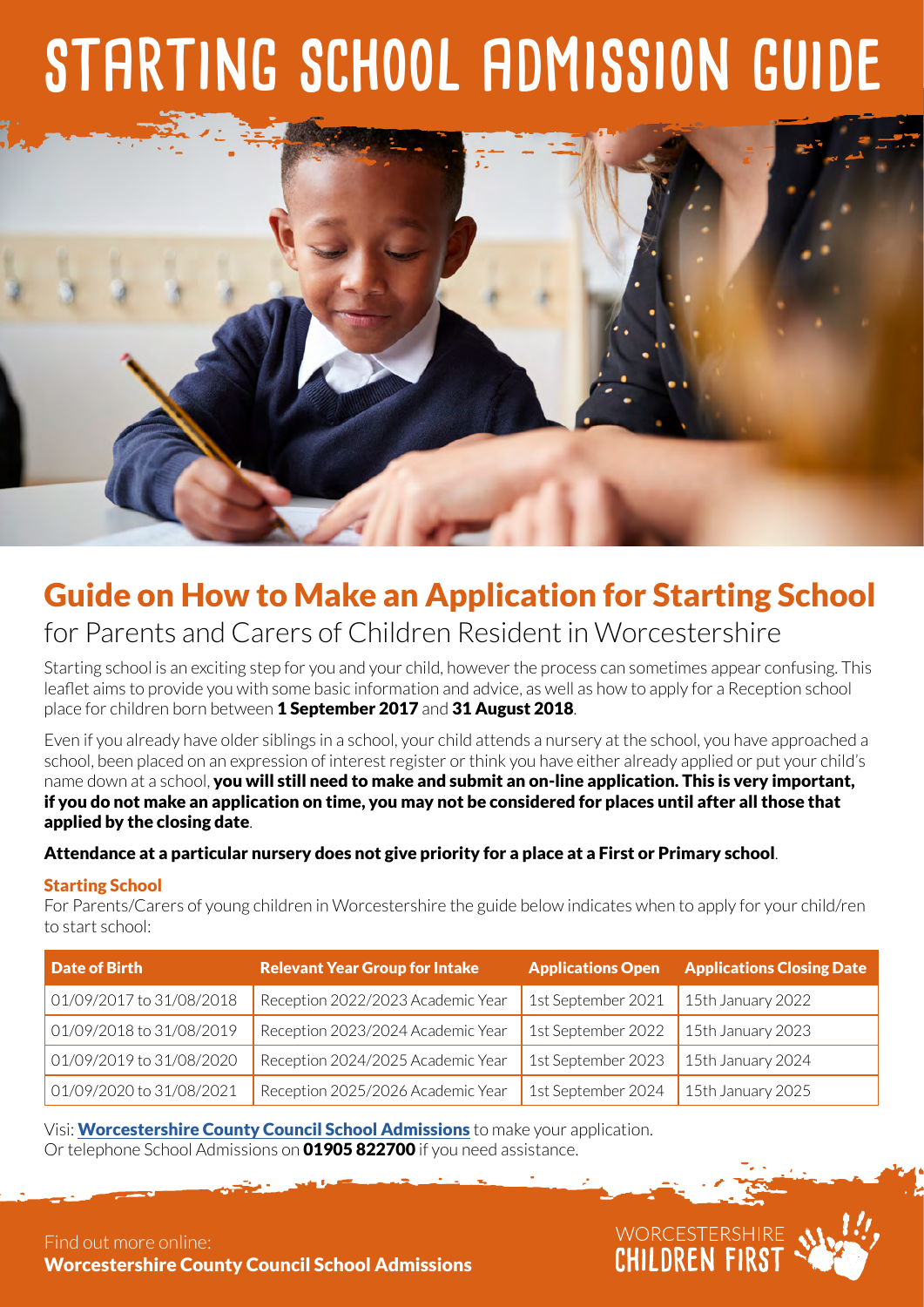## The different types of school

#### Academies (A)

Academies are publicly funded independent schools. The governing body/academy trust have responsibility for managing the academy and have responsibility for deciding the arrangements for admitting pupils including their own admissions criteria. Academies don't have to follow the national curriculum and can set their own term times. They still have to follow the same rules on admissions, special educational needs and exclusions as other state schools.

#### Community (C) and Voluntary Controlled (VC) schools

Worcestershire Local Authority (LA) is the admission authority i.e. it has responsibility for deciding the arrangements for admitting pupils to community (C) and voluntary controlled (VC) schools including the admissions criteria.

#### Foundation (FD) and Voluntary Aided (VA) schools

The governing body is the admissions authority i.e. it has responsibility for deciding the arrangements for admitting pupils including their own admissions criteria.

#### Free Schools (FR)

Free schools are funded by the government but aren't run by the local council. Free Schools are non-profit making, independent, state-funded schools. They're 'all-ability' schools, so can't use academic selection processes like a grammar school. The governing body have responsibility for managing the Free School and have responsibility for deciding the arrangements for admitting pupils including their own admissions criteria.

Under Section 7 of the Education Act 1996 parents have a legal responsibility to provide their child with an education either by regular school attendance or Otherwise. Under this duty parents can decide to take personal, including financial, responsibility for their child's education and this is known as Elective Home Education (EHE). Information on Elective Home Education is available from the SEND Information, Advice and Support Service (see back cover for contact details).

For more detailed information on types of school visit the www.gov.uk website.

## Worcestershire school organisation

In Worcestershire there are two systems;-

#### Three-Tier System

The three-tier system of first, middle and high schools operates in some areas of Worcestershire.

#### Two-Tier System

In the other areas of Worcestershire, there is a two-tier system of primary schools for pupils up to the age of 11 with high schools for pupils over the age of 11.

Please refer to page 6 for further details.

## Can schools cater for children with additional needs?

Schools offer support for children with additional needs and will have a SENCO (Special Educational Needs Coordinator) with whom you can discuss any concerns. There are also a number of mainstream schools with specialist units and Special Schools around the County. Further information and advice for parents of children with additional needs is available from the SEND Information, Advice and Support Service (see back cover for contact details).

## When is my child able to start school full time?

The law requires all children to start full-time education by the beginning of the term following their fifth birthday. Children who have reached their fourth birthday are entitled to attend full-time in a reception class from the September after their fourth birthday.

The Reception year group from **1st September 2022 - 31st August 2023** is for children who were born between 01/09/2017 - 31/8/2018.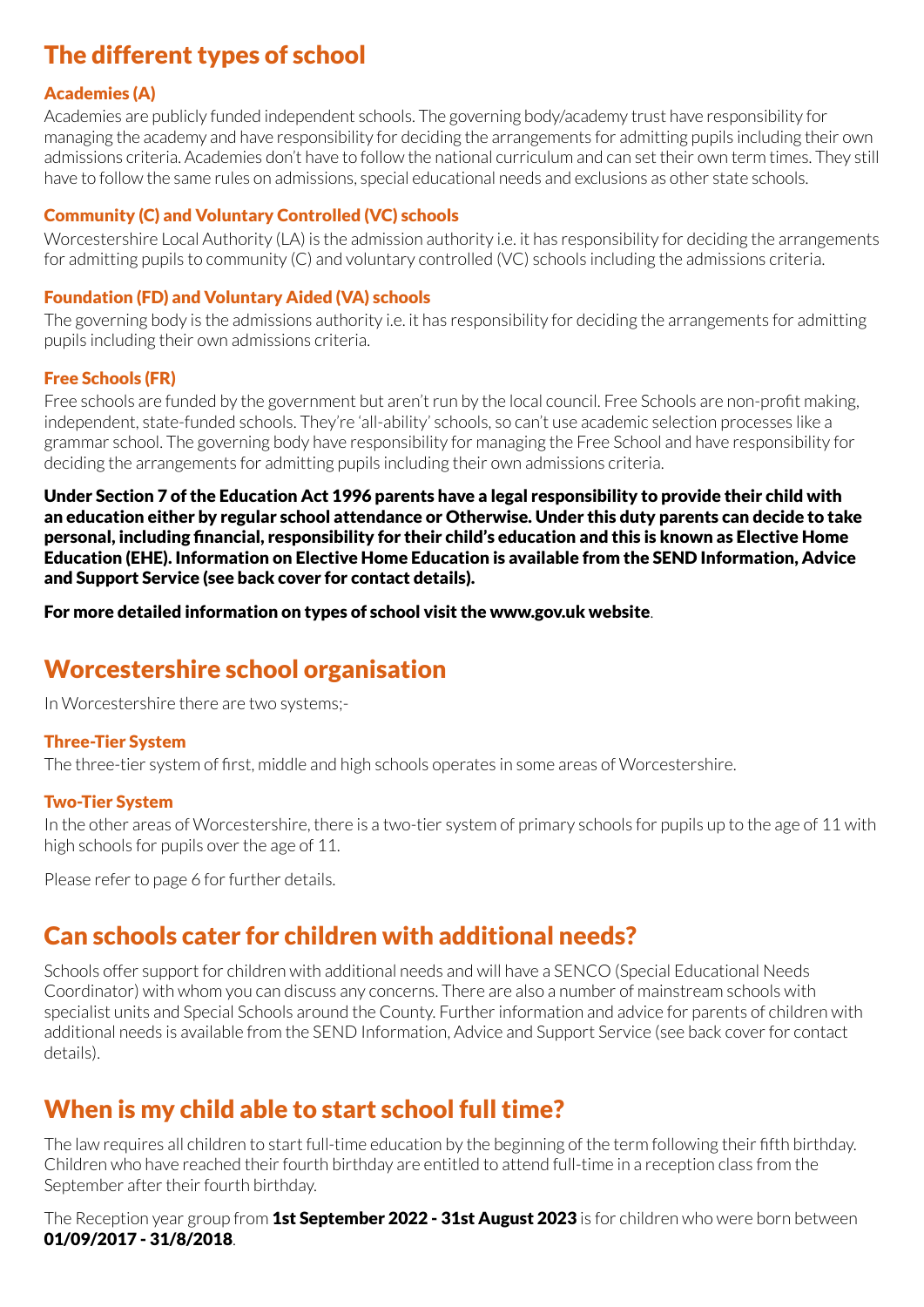## Can I keep my child out of school until s/he is 5?

By law children must start in full-time education at the beginning of the term following their fifth birthday. However, all children are entitled to access education in the September following their fourth birthday.

Parents can request that their child attends part-time until the child reaches compulsory school age. All Schools have to provide for children to attend part-time, should the parent wish to do so. Any period of part-time attendance is at the discretion of the parents. You should discuss with the school you would like your child to attend, what their induction arrangements might be. Parents may also request that their child's entry to a reception class be deferred until later in the same reception academic year group. Parents wishing to consider this must discuss the situation with the Headteacher at the school. Parents must apply for a school place in the normal way at the usual time.

#### Summer Born Children

Usually children with a date of birth in the summer term wishing to start school in the September after their fifth birthday would start in Year 1 and consequently miss the entire reception year. To apply for a place in Year 1 and not reception please refer to Section 9 of the Information for Parents Book 2022/23 for further details. Please be aware that there may not be a vacancy in Year 1 at that time.

Parents can also **request** that their child enter the reception class in the September after their fifth birthday, effectively in the year group below their chronological age group. The admissions authority of the school must make the decision based on the circumstances of each case. In the case of a Community or Voluntary Controlled School the Local Authority will request the head teacher of the school to reach the final decision. This will involve the head completing an educational assessment to determine whether or not it is appropriate for the individual child to delay their entry into school and be taught permanently behind their chronological age group.

This process must be completed in advance of the closing date of 15th January 2022, in the event that the delayed entry is not approved, parents will need to make application in time for the 2022 reception intake. Should the delayed entry be **approved** you will be advised how to proceed at that stage.

Even if it is agreed that your summer born child can start school in the September following their fifth birthday in the reception class, the normal admission arrangements apply and there is no guarantee of a place. You should therefore give careful consideration to requesting delayed entry. A full copy of the protocol can be viewed at: [Worcestershire County Council Delayed & Accelerated Policy](http://www.worcestershire.gov.uk/downloads/file/5465/policy_on_delayed_and_accelerated_transfer)

## What do I need to do?

#### 1. Visit Schools

Schools hold open events for interested parents and children. These can be evening or daytime sessions. You can tour the school, talk to staff and pupils and see demonstrations. If the visit is during a normal school day, you will be able to see the school at work. These are good opportunities for you and your child to have a look at the school and get a feel for it. You should contact the school direct or visit the school website to find details of open day events.

If you are unable to make the arranged date, most schools are usually happy for you to visit at a different arranged time. You should contact the school direct to organise this.

Visit as many schools as you can to compare. Make up your own mind rather than listening to rumours. Feel free to talk with schools about things that are important to you.

#### Please be aware:

• Attendance at a particular nursery/pre-school does not give a child priority in gaining a place at the school where the nursery/pre-school is located. Parents/carers must still apply for their child to go to a First/Primary school and places are allocated in line with the Admissions Policy of the school.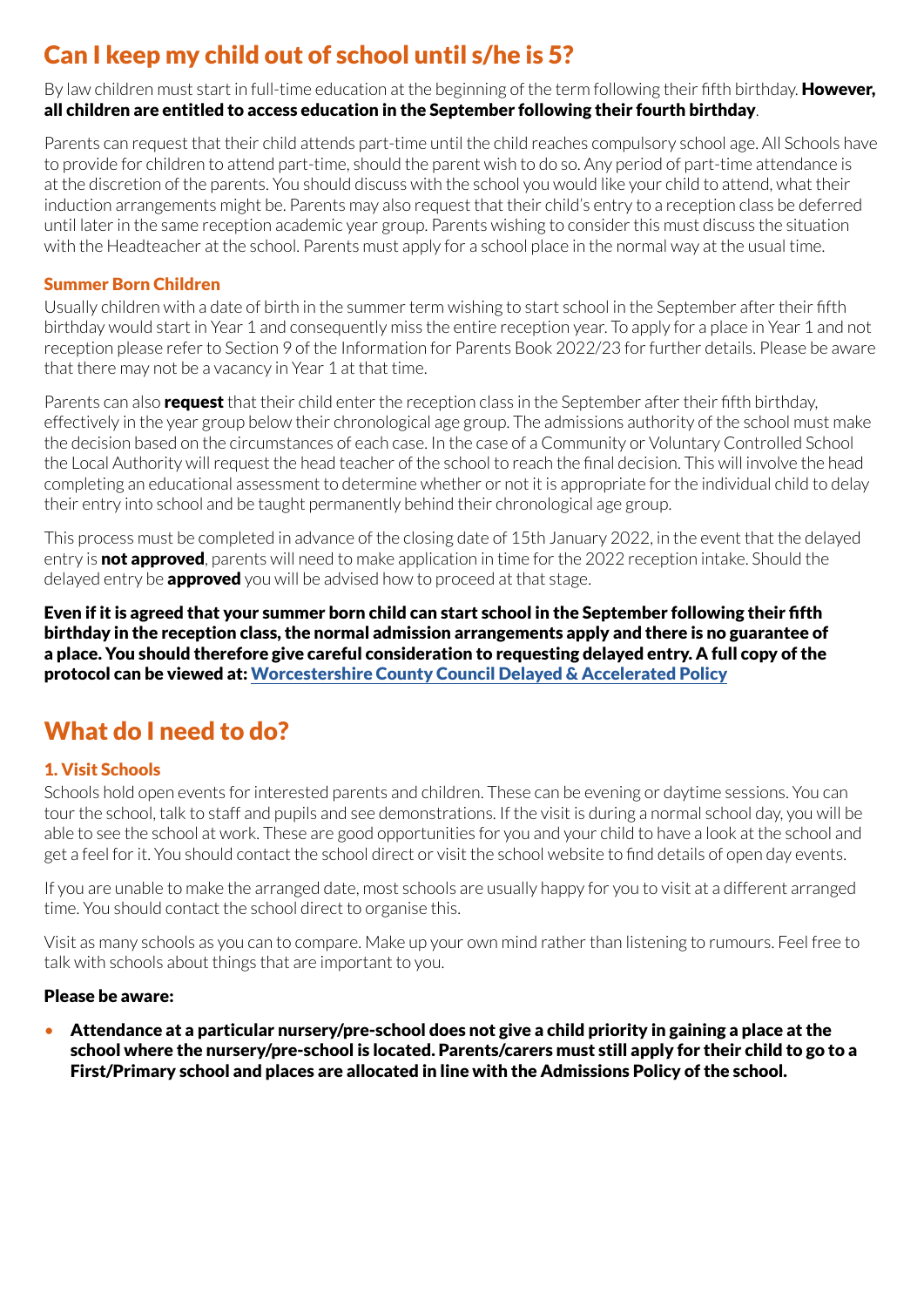#### 2. Get more information about the schools you are interested in

- Every school produces a school prospectus (a brochure giving information about the school). Ask the school for a copy.
- Look at the school website.
- [Find My Catchment Area School](https://capublic.worcestershire.gov.uk/SchoolSearchPublic/?_ga=2.80738206.843052486.1626887860-1191537832.1612861233)
- Read the information on available in the 2022/23 Information for Parents Admissions and Transfers to Schools book which is available online: [Worcestershire County Council School Admissions](http://www.worcestershire.gov.uk/schooladmissions)
- [Get Information about Schools](https://www.get-information-schools.service.gov.uk/) gives links to the School profile, Ofsted reports and School performance data.

#### 3. Look at the admission policy

This information is vitally important. If a school is oversubscribed (has more applications than places), it will use admission criteria to decide who to offer places to. Read them carefully for the schools you are interested in. To look at what happened in previous years and how many children were offered places under each criteria, you may wish to contact the school direct.

#### 4. Decide which schools

You are strongly advised to use all of the three preferences available to you and to be realistic about the schools you apply to. Always put down one school where you are more likely to get a place, even if it is your third preference. **DO NOT HOWEVER**, put schools as a preference if you would be unhappy with the offer of a place at that school.

#### NB Parental responsibility

Should more than one parent have parental responsibility for a child, both parents should be in agreement over the preferences expressed prior to the application being submitted. Failure to ensure agreement prior to submission, may result in a delay in the application being processed and in some instances a legal resolution may be required.

#### Consider individual factors that are important to you:

If your child has particular learning needs, talk to the SENCo (Special Educational Needs Co-ordinator) at the schools you are interested in.

Consider **how your child will get to school** before you apply - can your child walk or cycle there or use public transport. Avoid applying to a school which will be difficult to get to or may involve expensive transport costs.

Information about home to school transport assistance available to residents of Worcestershire is available on-line at [Worcestershire County Council School & College Transport](http://www.worcestershire.gov.uk/homepage/18/school_and_college_transport) or Tel: 01905 765765.

#### 5. Apply on time - the closing date is 15th January 2022.

The Reception year group from 1st September 2022 - 31 August 2023 is for children who were born between 1 September 2017 and 31 August 2018.

Places in reception classes for admissions in the school year September 2022 to August 2023 are allocated on the basis of applications received on or before the closing date of: 15th January 2022. It is very important that you apply on time. If you do not submit an application on time, you may not be considered for places until after all those that applied by the closing date.

Parents who do not wish their children to start until they have reached compulsory school age **must** discuss their intentions with the school, and must also apply for a school place on-line by, 15th January 2022, so that their application can be considered.

If you are in the process of moving at the time of your application you **MUST** provide School Admissions with some firm **independent** evidence of when you will actually begin to live there. This evidence must be provided before the relevant closing date for applications. This is also applicable if you are moving property and wish to have your application considered from your new property.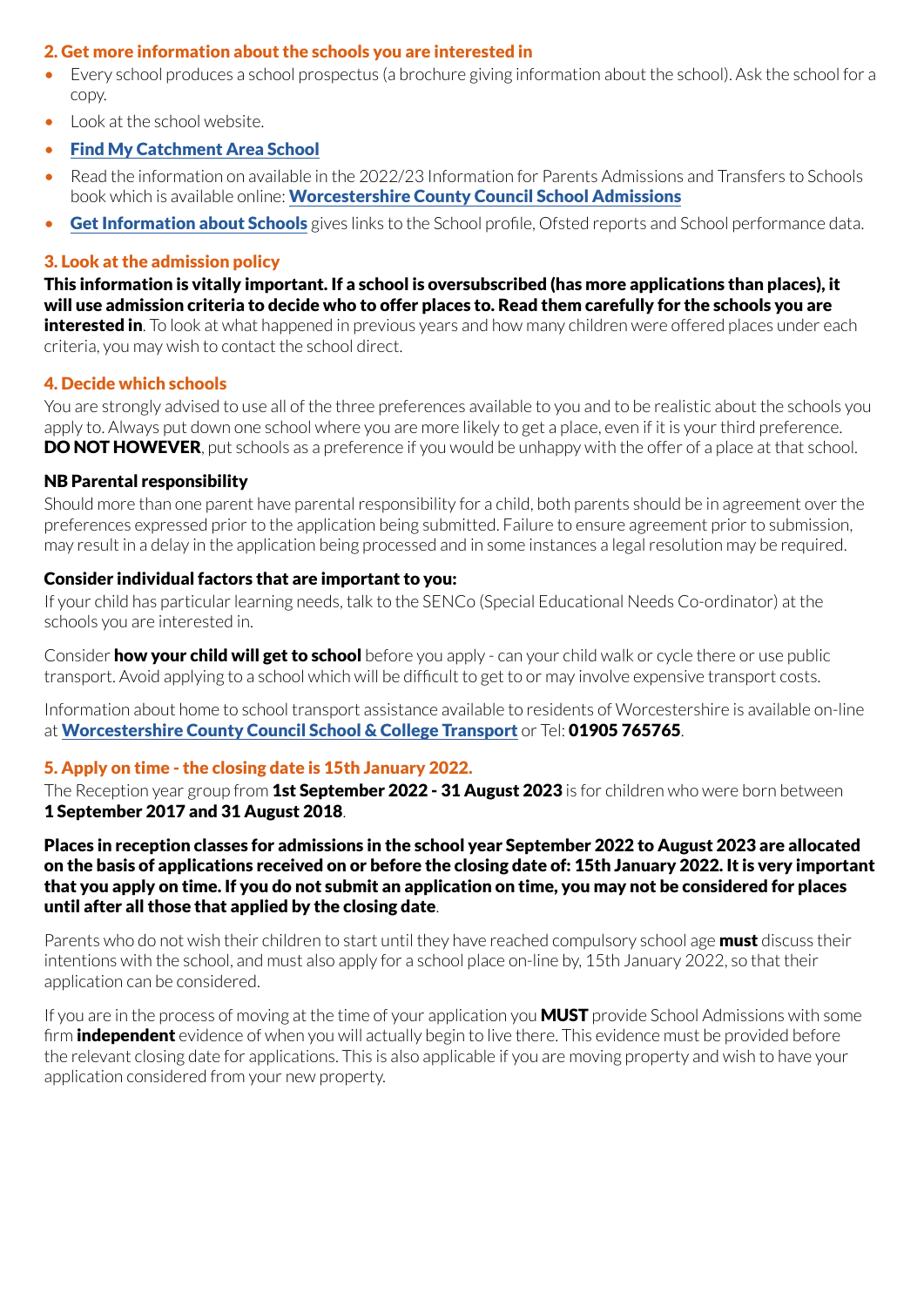## When and How to Apply for the Reception Year Group Academic Year 2022/2023

| <b>When to Apply</b>           |                        |
|--------------------------------|------------------------|
| Applications Open              | 1st September 2021     |
| <b>Closing Date</b>            | 15th January 2022      |
| School Offer Notification Date | <b>16th April 2022</b> |

If you live in Worcestershire and your child is due to start school in Reception during the school year 2022/23, then you must apply to Worcestershire County Council for his or her school place – the opening and closing dates for applications are as above.

#### How do I apply?

- Apply online at [Worcestershire County Council School Admissions](http://www.worcestershire.gov.uk/schooladmissions)
- You will need an email address
- Once you have submitted your application you will receive an email to acknowledge receipt. If you do not receive this email, it could mean that you have not submitted the application correctly and should resubmit it. **It is very** important that you retain this receipt as proof of submission for your records.
- If you do not have access to the internet, you can get online at any Worcestershire library.
- Join the Library and use your Library card to get one hour internet access free each day.
- Training on "How to get online" is available free to all Worcestershire Library members.

#### If you require additional assistance please do not hesitate to call School Admissions on 01905 822700.

**N.B.** It is very important that you apply by the closing date of 15th January 2022. If you do not make an application on time, you may not be considered for places until after all those that applied by the closing date. Applications received after the deadline may be classed as late and you may be refused a place, even if you live in the catchment, have a child at the school already, have a child in the school nursery or live very close to the school. **Any late changes** to on time preferences are also subject to the late application policy.

#### You are advised to refer to: Section 3 of the Information for Parents Admissions and Transfers to Schools book 2022/23 for full details of the Late Application procedure.

#### Deadline for applications is 15th January 2022

After the closing date, you will no longer be able to apply online, you will need to visit: [Worcestershire County Council School Admissions](http://www.worcestershire.gov.uk/schooladmissions) to download a PA1 Late application form to apply or telephone: **01905 822700** to request a Late application form.

#### Parents of children resident outside Worcestershire

If you are not resident in Worcestershire, then you should obtain admission details from your home LA, even if your preferences include schools within Worcestershire.

### Offer date

Offers will be issued on 16th April 2022. They will be issued direct to parents, by School Admissions, even if it is on behalf of the governing body of an Academy, Foundation, Free or Voluntary Aided School, or a school in a neighbouring LA.

In the few cases, where it may not be possible to offer a place at any of the preferences nominated on the application, a place will be offered at the nearest school with available places for pupils who live in Worcestershire.

The acceptance or decline of the offer must be made by the date specified.

For pupils not resident in Worcestershire, the offer or refusal will be sent direct to parents by the home LA, even if it is for a school in Worcestershire.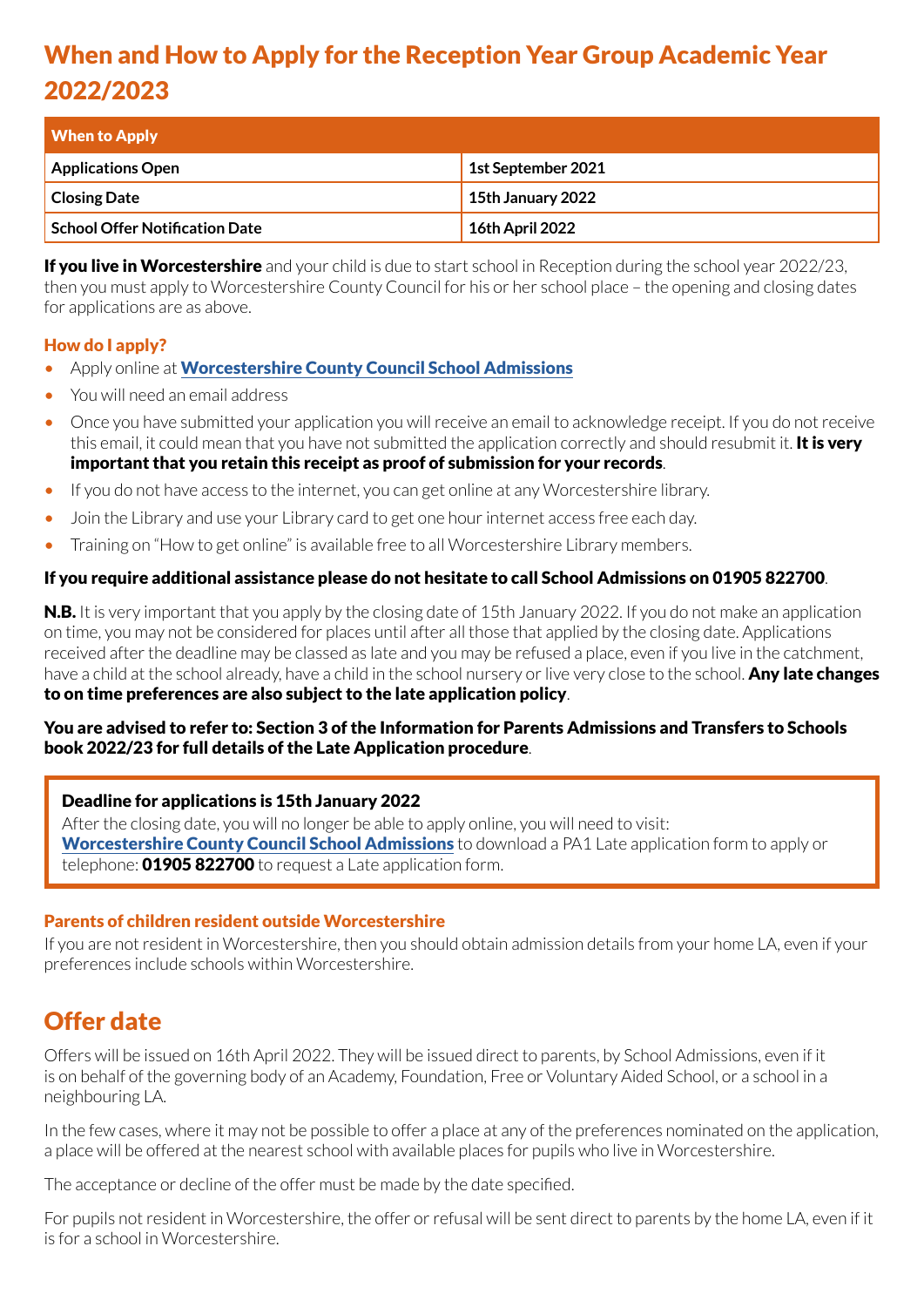## Mythbusters and Tips

#### **Mythbusters**

- Listing only one preference does not increase your chance of getting into that school.
- Applying for more than one school does not weaken your chances of getting a place at your preferred school.
- Naming schools that you are very unlikely to get as your second and third preferences will not increase your chances of getting your first preference school. The other schools you applied for are not considered when deciding who to offer places to.
- Applying for your catchment school does not mean you will be automatically offered a place there. If you can be offered a school which is higher on your list, you will be. If your catchment school is oversubscribed, you may not be offered a place. To check what your catchment school is you can go on line at: [Worcestershire County Council School Catchment search](https://www.worcestershire.gov.uk/info/20062/schools/2098/find_a_school)
- All on-time applications to a school are considered at the same time. Priority is not given to those who put the school first. The order in which you list the schools is only used if you could be offered a place at more than one school. In this case, you would be offered whichever of those schools was highest on your application form.
- Having gained admission for one child at a school does not guarantee a younger child will be admitted. Should the school be oversubscribed at the time of application of a younger sibling, catchment area may have a higher priority on the oversubscription criteria.
- Having gained admission to a school of your preference, does not mean your child will have highest priority for transfer to the related middle or high school. If the related middle or high school is oversubscribed at the time of transfer, your child might then have to move in a different direction from other children currently attending the same school.

#### **Tips**

- You can name up to three schools on your application. You are strongly advised to use all three preferences to increase your chance of getting a preferred school.
- You are advised to include your catchment school as one of your three preferences. However please note that you are not guaranteed a place at your catchment school. Check out which school you are in catchment for at the above link.
- Do not put schools as a preference if you would be unhappy with the offer of a place at that school. It would be a waste of a preference if you were offered a place at a school that you would not be happy with your child attending.
- If we are not able to offer a place at your preferred schools, we will name an alternative school with places. This will normally be the nearest school to where you live that still has places available.
- Visit our website and read the section entitled 'Is your child ready for school': [www.worcestershire.gov.uk/readyforschool](http://www.worcestershire.gov.uk/readyforschool).

#### Be Realistic!

Don't waste all three preferences on schools that are unlikely to be able to offer your child a place. Have at least one school as a "safety net" where you are likely to be offered a place.

- When deciding who to offer places to, schools do not know what order you have listed them on your application or which other schools you have applied for – this information is confidential prior to allocation.
- Decisions about who to offer places to are made using the admission criteria only. Any other schools you may have applied to, has no bearing on the admission arrangements.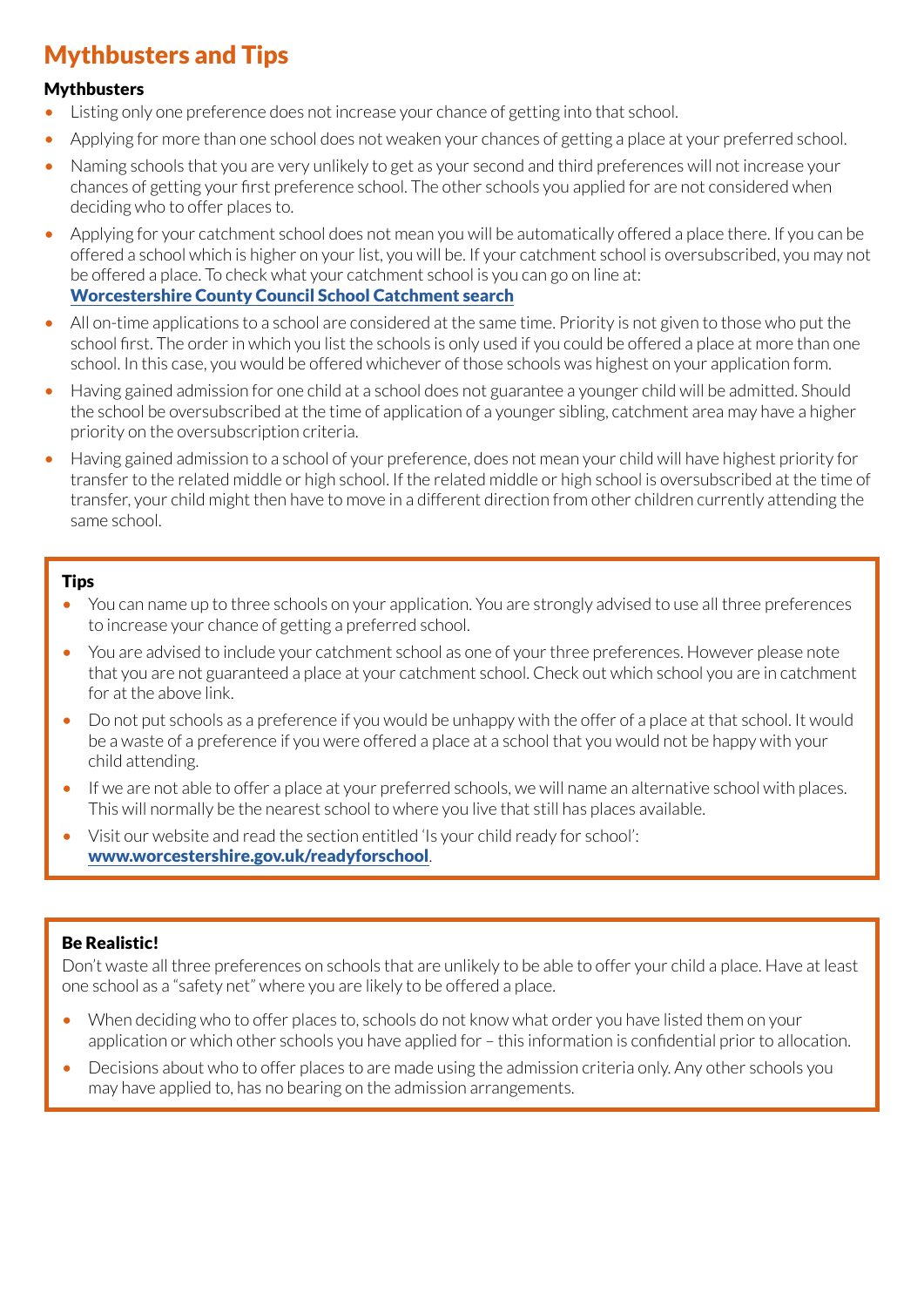## Schools within Worcestershire

All schools in the County are co-educational, and all high schools are comprehensive. However, there are different types of school and there are also differences across the County in the age groups that the schools provide for, as explained below.

The areas served by a **three-tier** system of first, middle and high schools are as follows:

Bromsgrove \*Droitwich \*Evesham \*Pershore \*Redditch

The **three-tier** system consists of first schools for pupils from 5 to 8, 9 or 10 years, middle schools for pupils from 8, 9 or 10 years to 12 or 13 years, and high schools which provide for pupils of 12 or 13 years to 18 years. A **two-tier** system of Catholic schools also serves Droitwich, Evesham and Pershore areas.

\*A number of schools in Droitwich, Evesham, Pershore and Redditch have approved, or are in the process of changing the age range of the school and are in the process of converting to the **two-tier** system, subject to approval.



In the other areas of Worcestershire, there is a **two-tier** system of primary schools for pupils up to the age of 11, with high schools for pupils over the age of 11.

If applying for a A, FD, FR or VA school place, you should check the details in the 2022/23 Information for Parents Admissions and Transfers to Schools book at **[Worcestershire County Council School Admissions](http://www.worcestershire.gov.uk/schooladmissions)** or contact the school direct to find out if you need to complete a supplementary information form for that school.

| <b>Area</b>   | <b>Tier</b><br><b>System</b> | <b>Type of</b><br><b>School</b> | Age<br><b>Range</b> | Year<br><b>Groups</b> | <b>Area</b> | <b>Tier</b><br><b>System</b>           | <b>Type of</b><br><b>School</b> | Age<br><b>Range</b> | <b>Year</b><br><b>Groups</b> |
|---------------|------------------------------|---------------------------------|---------------------|-----------------------|-------------|----------------------------------------|---------------------------------|---------------------|------------------------------|
|               | $\overline{2}$               | Primary                         | $5 - 11$            | $R - 6$               |             | $\overline{2}$                         | Primary                         | $5 - 11$            | $R - 6$                      |
| Bewdley       |                              | High                            | $11 - 18$           | $7 - 13$              | Pershore    | 3                                      | First                           | $5 - 9$             | $R - 4$                      |
| Bromsgrove    | 3                            | First                           | $5 - 9$             | $R - 4$               |             |                                        | Middle                          | $9 - 12$            | $5 - 7$                      |
|               |                              | Middle                          | $9 - 13$            | $5 - 8$               |             |                                        | <b>High</b>                     | $12 - 18$           | $8 - 13$                     |
|               |                              | High                            | $13 - 18$           | $9 - 13$              |             | $\overline{2}$                         | Primary                         | $5 - 11$            | $R - 6$                      |
| Droitwich     | $\overline{2}$               | Primary                         | $5 - 11$            | $R - 6$               |             |                                        | High                            | $11 - 16$           | $7 - 11$                     |
|               | 3                            | First                           | $5 - 9$             | $R - 4$               |             | 3                                      | First                           | $5 - 9$             | $R - 4$                      |
|               |                              | Middle                          | $9 - 12$            | $5 - 7$               | Redditch    |                                        | Middle                          | $9 - 13$            | $5 - 8$                      |
|               |                              | High                            | $12 - 18$           | $8 - 13$              |             |                                        | High                            | $13 - 18$           | $9 - 13$                     |
| Evesham       | $\overline{2}$               | Primary                         | $5 - 11$            | $R - 6$               |             |                                        | <b>High</b>                     | $11 - 18$           | $7 - 13$                     |
|               | 3                            | First                           | $5 - 10$            | $R - 5$               | Rubery      | $\overline{2}$                         | Primary                         | $5 - 11$            | $R - 6$                      |
|               |                              | Middle                          | $10 - 13$           | $6 - 8$               |             |                                        | High                            | $11 - 18$           | $7 - 13$                     |
|               |                              | High                            | $13 - 18$           | $9 - 13$              |             | $\overline{2}$                         | Primary                         | $5 - 11$            | $R - 6$                      |
|               | $\overline{2}$               | Primary                         | $5 - 11$            | $R - 6$               |             | Stourport<br>$\overline{2}$<br>Tenbury | High                            | $11 - 18$           | $7 - 13$                     |
| Hagley        |                              | High                            | $11 - 18$           | $7 - 13$              |             |                                        | Primary                         | $5 - 11$            | $R - 6$                      |
|               | $\overline{2}$               | Primary                         | $5 - 11$            | $R - 6$               |             |                                        | High                            | $11 - 16$           | $7 - 11$                     |
| Kidderminster |                              | High                            | $11 - 18$           | $7 - 13$              | Upton       | $\overline{2}$                         | Primary                         | $5 - 11$            | $R - 6$                      |
|               |                              | All                             | $5 - 18$            | $R - 13$              |             |                                        | <b>High</b>                     | $11 - 18$           | $7 - 13$                     |
|               |                              | through                         |                     |                       | Worcester   | $\overline{2}$                         | Primary                         | $5 - 11$            | $R - 6$                      |
| Malvern       | $\overline{2}$               | $5 - 18$                        | $5 - 11$            | $R - 6$               |             |                                        | <b>High</b>                     | $11 - 16$           | $7 - 11$                     |
|               |                              | $R - 13$                        | $11 - 18$           | $7 - 13$              |             |                                        | <b>High</b>                     | $11 - 18$           | $7 - 13$                     |
| Martley       | $\overline{2}$               | Primary                         | $5 - 11$            | $R - 6$               |             | $\overline{2}$                         | Primary                         | $5 - 11$            | $R - 6$                      |
|               |                              | High                            | $11 - 16$           | $7 - 11$              | Wythall     |                                        | High                            | $11 - 18$           | $7 - 13$                     |

## Tier Systems and Year Groups by Area